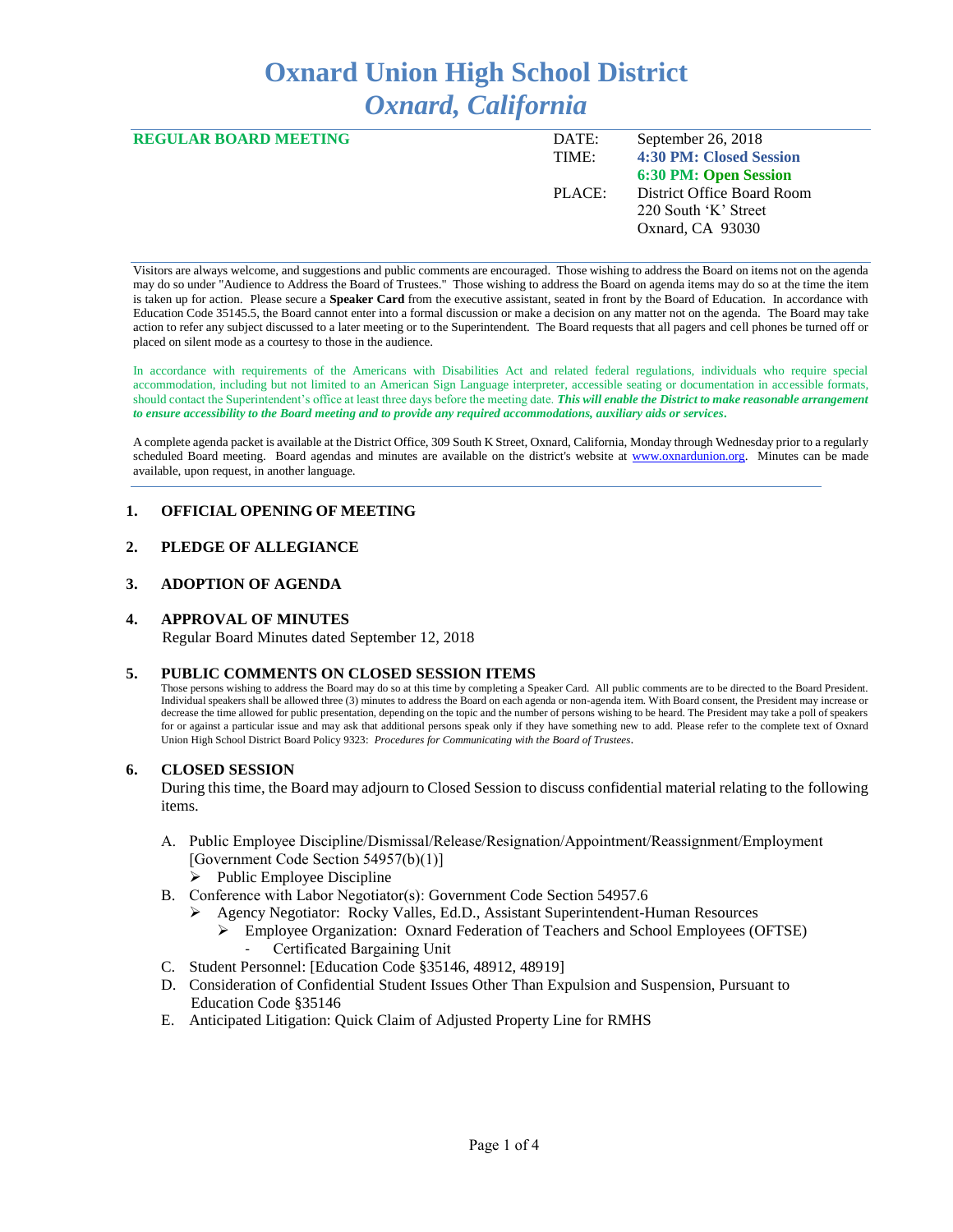Board Meeting Agenda September 26, 2018

> F. Conference with Real Property Negotiator (Govt. Code § 54956.8) PROPERTY: 50-acres of 107.25 acres located at or near 1825 Camino del Sol, Oxnard, CA (southeast corner of N Rose Ave and Cesar Chavez Dr.) Ventura County Assessor Parcel No. 214-0-020-595 AGENCY NEGOTIATOR: Jeff Weinstein, Assistant Superintendent Business Services and Dr. Joel Kirschenstein, Consultant Sage Realty Group Inc. NEGOTIATING PARTIES: Brian Edward Maulhardt, as Trustee of the Brian Edward Maulhardt Children's Support Trust UNDER NEGOTIATION: Price and terms of payment G. Conference with Real Property Negotiator (Govt. Code § 54956.8) PROPERTY: Multiple District-owned parcels, including: (1) Bell Ranch Property, Assessor Parcel No. ("APN") 156-0-180-385, Camarillo, California; (2) South of Oxnard High School, APN 183-0- 030-180; (3) District Office Campus, 220, 309, and 315 South K Street, Oxnard, CA, APNs 202-0- 010-630 & -740; (4) Hueneme Road Adult School, 527 W Hueneme Road, Oxnard, CA, APN 222-0- 082-625; (5) 280 and 300 Skyway Drive, Camarillo, CA, APN 230-0-130-105; and (6) 15 Stearman Street, Camarillo, CA, APN 230-0-130-115 AGENCY NEGOTIATOR: Jeff Weinstein, Assistant Superintendent Business Services and Dr. Joel Kirschenstein, Consultant Sage Realty Group Inc. NEGOTIATING PARTIES: To be determined UNDER NEGOTIATION: Price and terms of payment. H. Conference with Real Property Negotiator (Govt. Code § 54956.8) PROPERTY: 7.6 Acres located 1800 Solar Drive, Oxnard, CA, Ventura County Assessor Parcel No. 213-0-070-045 AGENCY NEGOTIATOR: Jeff Weinstein, Assistant Superintendent Business Services and Dr. Joel Kirschenstein, Consultant Sage Realty Group Inc.

NEGOTIATING PARTIES: NAI Capital

UNDER NEGOTIATION: Price and terms of payment.

# **7. RECONVENE IN PUBLIC: REPORT ON CLOSED SESSION ACTION**

# **8. BOARD RECOGNITION**

- ➢ Nutrition Services Farm to School Recognition
- ➢ Oxnard High School Dedicated Student Award
- ➢ OUHSD Measure A Bond Oversight Committee Member, Introductions

#### **9. PUBLIC COMMENTS TO ADDRESS THE BOARD OF TRUSTEES**

Those persons wishing to address the Board may do so at this time by completing a Speaker Card. All public comments are to be directed to the Board President. Individual speakers shall be allowed three (3) minutes to address the Board on each agenda or non-agenda item. With Board consent, the President may increase or decrease the time allowed for public presentation, depending on the topic and the number of persons wishing to be heard. The President may take a poll of speakers for or against a particular issue and may ask that additional persons speak only if they have something new to add. Please refer to the complete text of Oxnard Union High School District Board Policy 9323: *Procedures for Communicating with the Board of Trustees.* 

#### **10. SUPERINTENDENT'S REPORT**

#### **11. STUDENT REPRESENTATIVE TO THE BOARD – MARITZA SALCEDO**

### **12. CONSENT CALENDAR**

#### **Business Services**

- **A.** Consideration of Approval of Purchase Orders, September 4-14, 2018
- **B.** Consideration of Approval of Change Order No. 001, Credit, for Bid #569 Asphalt Paving by Pave West, Inc.
- **C.** Consideration of Approval of Agreement with Raymond James & Associations, Inc. for Underwriter Services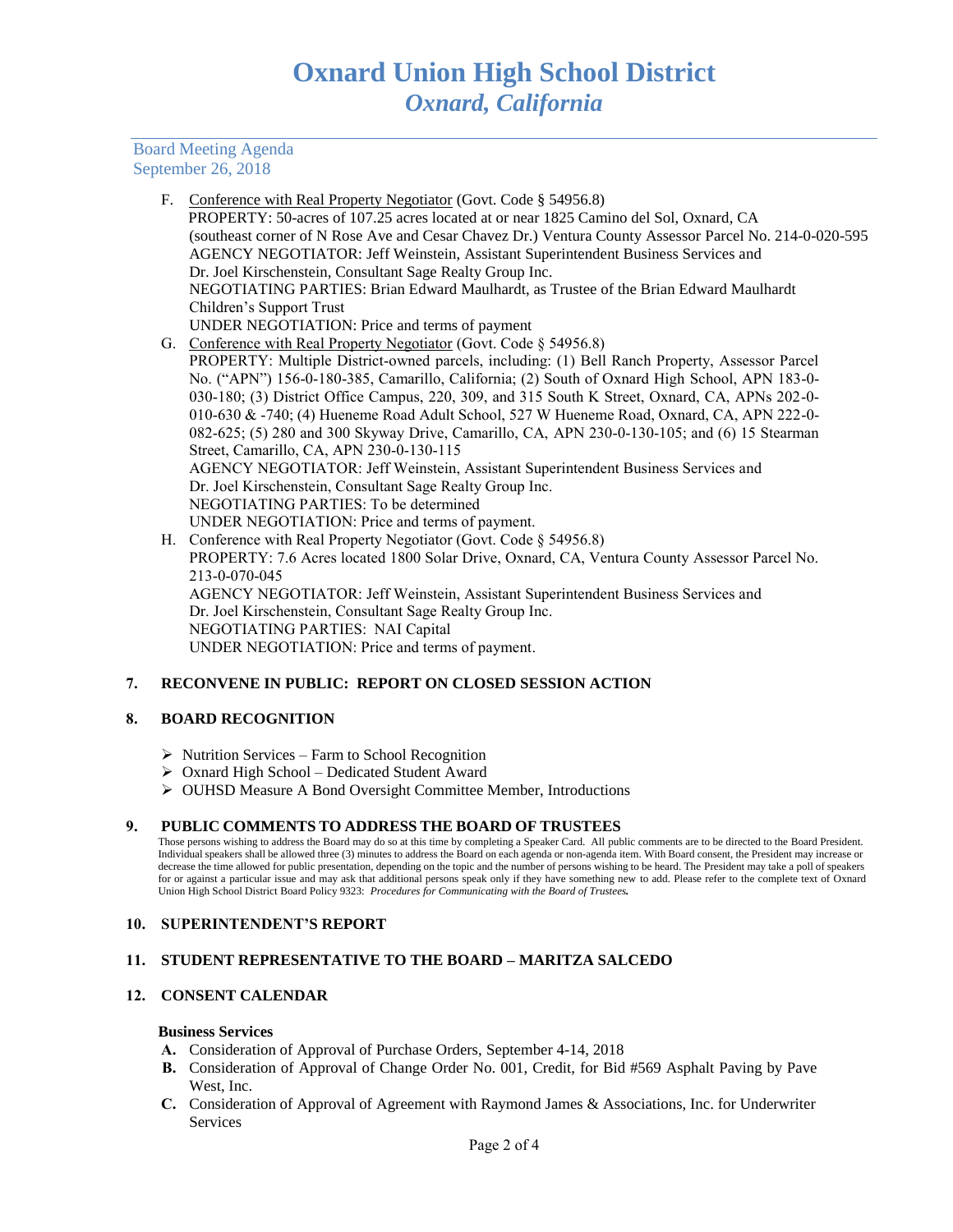### Board Meeting Agenda September 26, 2018

- **D.** Consideration of Approval of Bond Rating Issuance Fee by Fitch Ratings, Inc.
- **E.** Consideration of Approval of Agreement with Michael Baker International, Inc. for Professional Surveying Services at Rio Mesa High School
- **F.** Consideration of Adoption of Job Description: *Nutrition Services Driver/Kitchen Worker* [First Reading]

#### **Educational Services**

- **G.** Consideration of Approval of NPS placement, Cases 1-7, according to the student's IEP team and the Director of Special Education
- **H.** Consideration of Approval of Agreement between Oxnard Union High School District and Plaza Cinemas - WorkAbility Program
- **I.** Consideration of Approval of Agreement between Oxnard Union High School District and Grocery Outlet Oxnard - WorkAbility Program
- **J.** Consideration of Approval of Out of State Field Trip Adolfo Camarillo High School, GAPP Team to Germany, June 20, 2019 - July 9, 2019, Culture and Language Immersion/Exchange Program
- **K.** Consideration of Approval of Agreement between the Oxnard Union High School District and the Regents of the University of California, University of California at Santa Barbara (UCSB Early Academic Outreach Program) on behalf of Hueneme High School and Pacifica High School
- **L.** Consideration of Approval of Application for Channel Islands High School Agriculture Engineering Facilities Grant
- **M.** Consideration of Approval of Renewal Memorandum of Understanding between the Oxnard Union High School District and Santa Clarita Community College District "Get Focused Stay Focused"

#### **Human Resources**

**N.** Consideration of Approval of Personnel Items

#### **Board Policies**

- **O.** Consideration of Revision of Oxnard Union High School District Board Bylaw 9010: *Public Statements* [Second Reading]
- **P.** Consideration of Revision of Oxnard Union High School District Board Bylaw 9011: *Disclosure of Confidential/Privileged Information* [First Reading]
- **Q.** Consideration of Adoption of BP and AR 5022 *Student and Family Privacy Rights* [First Reading]
- **R.** Consideration of Adoption of BP 5111 *Admission* [First Reading]
- **S.** Consideration of Adoption of BP and AR 5111.1 *District Residency* [First Reading]
- **T.** Consideration of Adoption of BP and AR 5125 *Student Records* [First Reading]
- **U.** Consideration of Adoption of BP 5131.2 *Bullying* [First Reading]
- **V.** Consideration of Adoption of BP 5145.13*Response to Immigration Enforcement* [First Reading]
- **W.** Consideration of Approval of Revision of BP 5145.3 *Non-Discrimination/Harassment* [First Reading]
- **X.** Consideration of Adoption of BP 5145.6 *Parental Notifications* [First Reading]
- **Y.** Consideration of Adoption of BP 0410 *Non-discrimination in District Programs and Activities* [Second Reading]
- **Z.** Consideration of Approval of Revision to BP 0420.1 *School Site Councils and School Based Coordinated Program Plans* [Second Reading]
- **AA.**Consideration of Adoption of BP 0460 *Local Control and Accountability Plan* [Second Reading]
- **BB.** Consideration of Approval of Revision to BP 1312.3 *Uniform Complaint Procedure* [Second Reading]
- **CC.**Consideration of Adoption of AR 4112.22 *Personnel – Staff Teaching English Learners* [Second Reading]

#### **13. ACTION ITEMS**

#### **Business Services**

- **A.** Consideration of Adoption of Job Description: *Bond Staff Accountant* [First Reading]
- **B.** Consideration of Adoption of Job Description: *Bond Clerk* [First Reading]